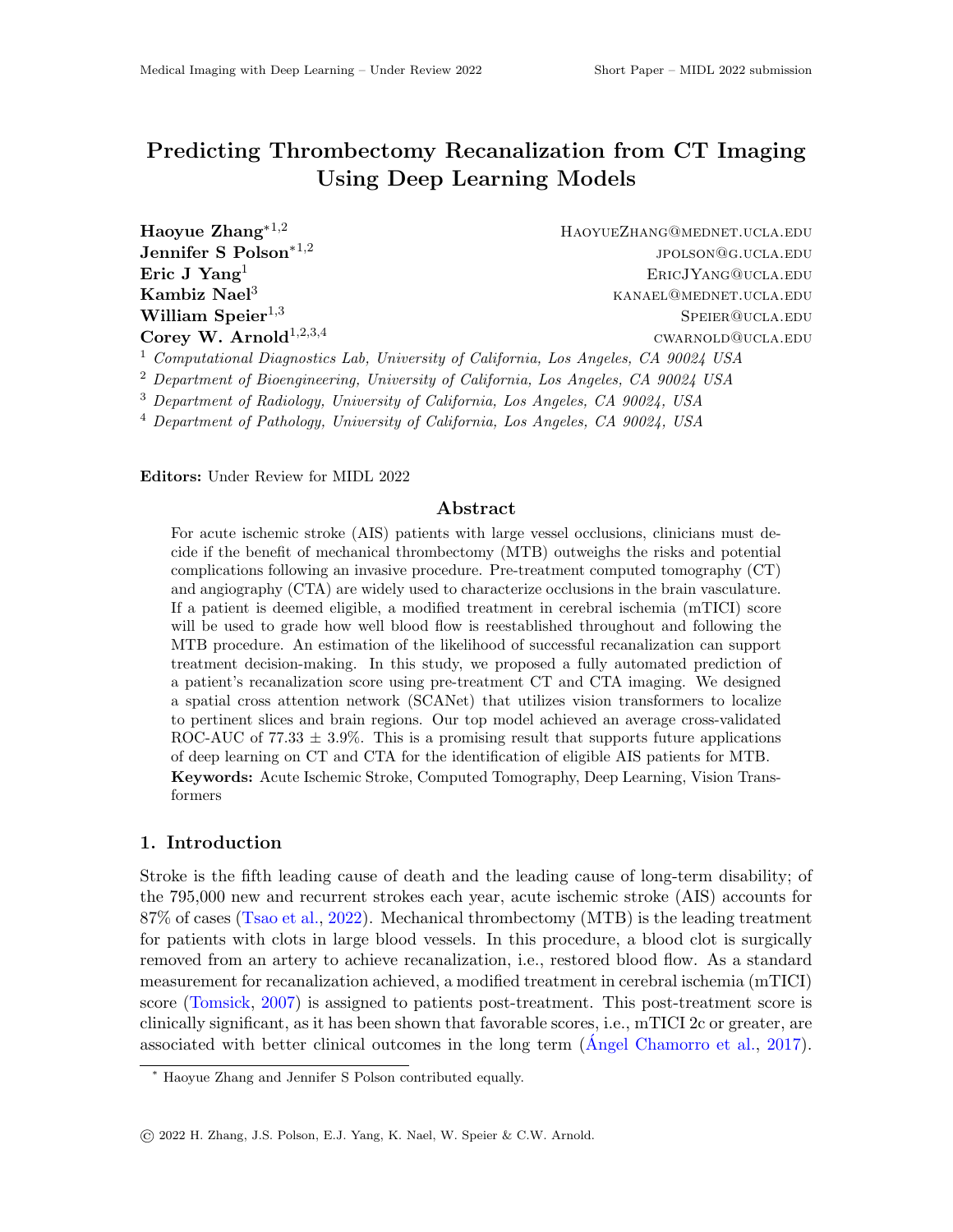<span id="page-1-0"></span>

Figure 1: Overview of the proposed deep learning architecture. The figure details the entire architecture, neighborhood branch modules, spatial attention transformer module (SAT), and cross attention transformer module (CAT).

Unfavorable scores (mTICI less than 2c) indicate that the treatment did not effectively clear the blood vessel. Imaging has been identified as one modality to illustrate patient physiology that could influence the likelihood of a successful MTB procedure. Predicting final mTICI score prior to a procedure can provide doctors and with more more information when considering treatment options. Deep learning has been shown to leverage the amount of detail in images to improve prediction accuracy [\(LeCun et al.,](#page-2-3) [2015\)](#page-2-3). Current literature presents models that perform semi-automated prediction of mTICI score based on pretreatment CT imaging, with inconsistent performance [\(Hilbert et al.,](#page-2-4) [2019;](#page-2-4) [Siddiqui et al.,](#page-2-5) [2021\)](#page-2-5). We propose a fully automated model that uses both CT and CTA images to predict mTICI score post-treatment, incorporating attention modules into a deep learning network to effectively localize to informative stroke regions without requiring manual segmentation.

## 2. Data and Methods

The cohort used for this study comprises patients treated from 2012-2019. A patient was included in the cohort if they had CT and CTA imaging, underwent thrombectomy for stroke, and were assigned an mTICI score post-MTB. Of the 254 eligible patients, 69 patients were excluded due to missing either CT or CTA series, and 8 were excluded to due unclear stroke location, leaving 177 patients total. The dataset matched demographic distributions seen in other stroke studies, and the target labels were approximately balanced. Patient images were processed using a previously published pipeline adapted for CT, which included brain extraction and registration to a CT template in MNI space [\(Zhang et al.,](#page-2-6) [2021b\)](#page-2-6).

Utilizing a ResNet backbone, CT and CTA images were used as a slice-wise input (input size 26x224x224) for a global 2D convolutional block, chosen because of the large slice thickness found in stroke protocols [\(He et al.,](#page-2-7) [2016\)](#page-2-7). The outputs from neighboring slices were then fed into ResNet34-based branches that shared weights across slice neighborhoods. The model leveraged two versions of transformer attention modules. A spatial attention transformer (SAT) utilized multi-head attention on each slice to focus on salient regions [\(Dosovitskiy et al.,](#page-2-8) [2021\)](#page-2-8). Within each neighborhood branch, a cross attention transformer (CAT) identified important slices. Finally, the branch outputs were subjected to a weighted softmax layer to ultimately generate binary predictions. The architecture and modules are